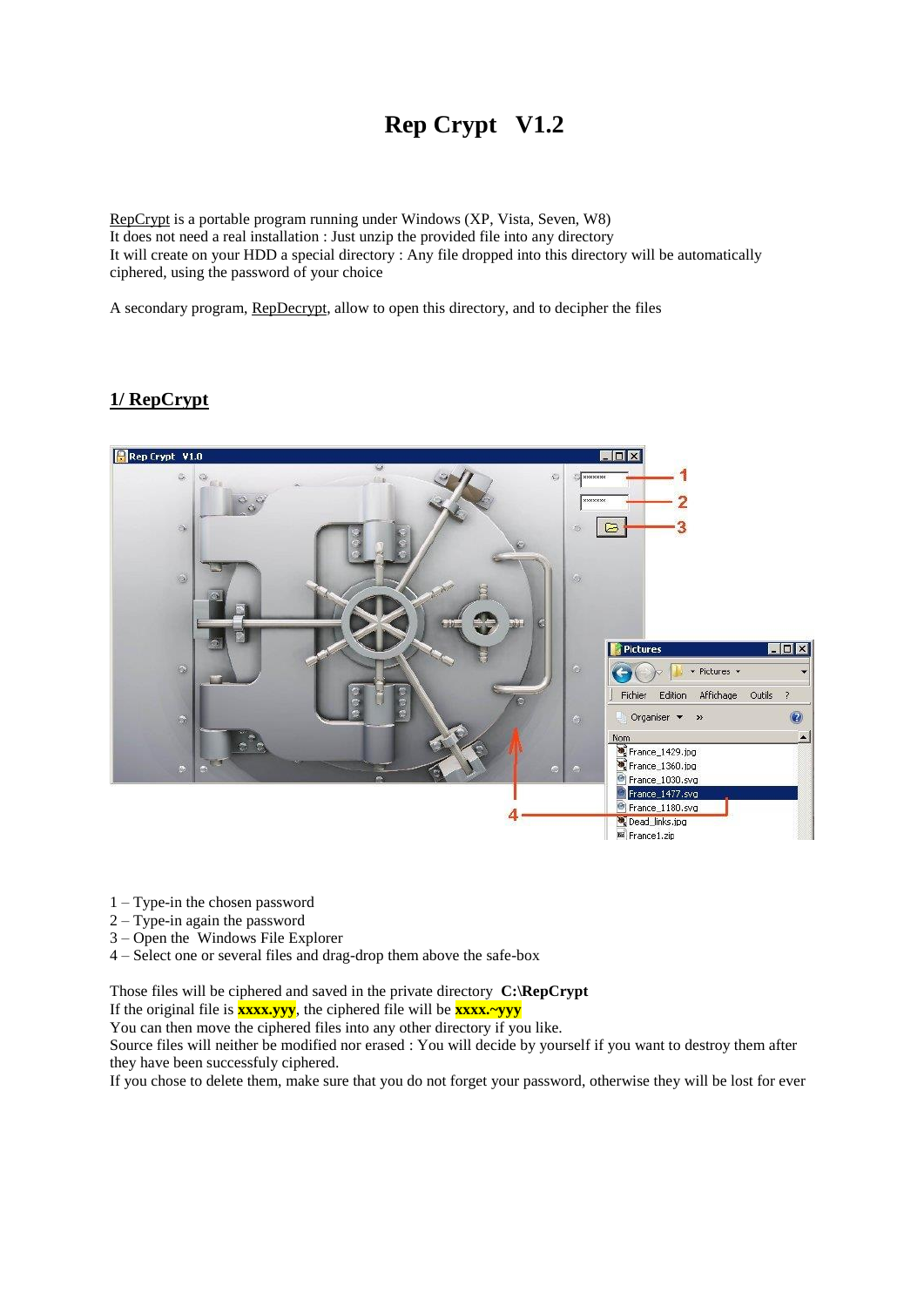## **2/ RepDecrypt**

**2-1 : Unciphering one or more files**



1 – Type-in the password used at the time of ciphering

2 – Right click on the name of the file to be un-ciphered

3 – Depress the 'Oui' button

4 – The directory open at first is **C:\RepCrypt**, but you can choose any other directory where are located ciphered files : Depress button 4.

This file will be unciphered and saved in the privite directory **C:\RepCrypt\Décryptages** The un-ciphered file is identical to the original source file

The ciphered file will neither be modified nor erased : You will decide by yourself if you want to destroy it after it have been successfuly un-ciphered.

To uncipher all files of the list, just right-click on the yellow row (caption column)